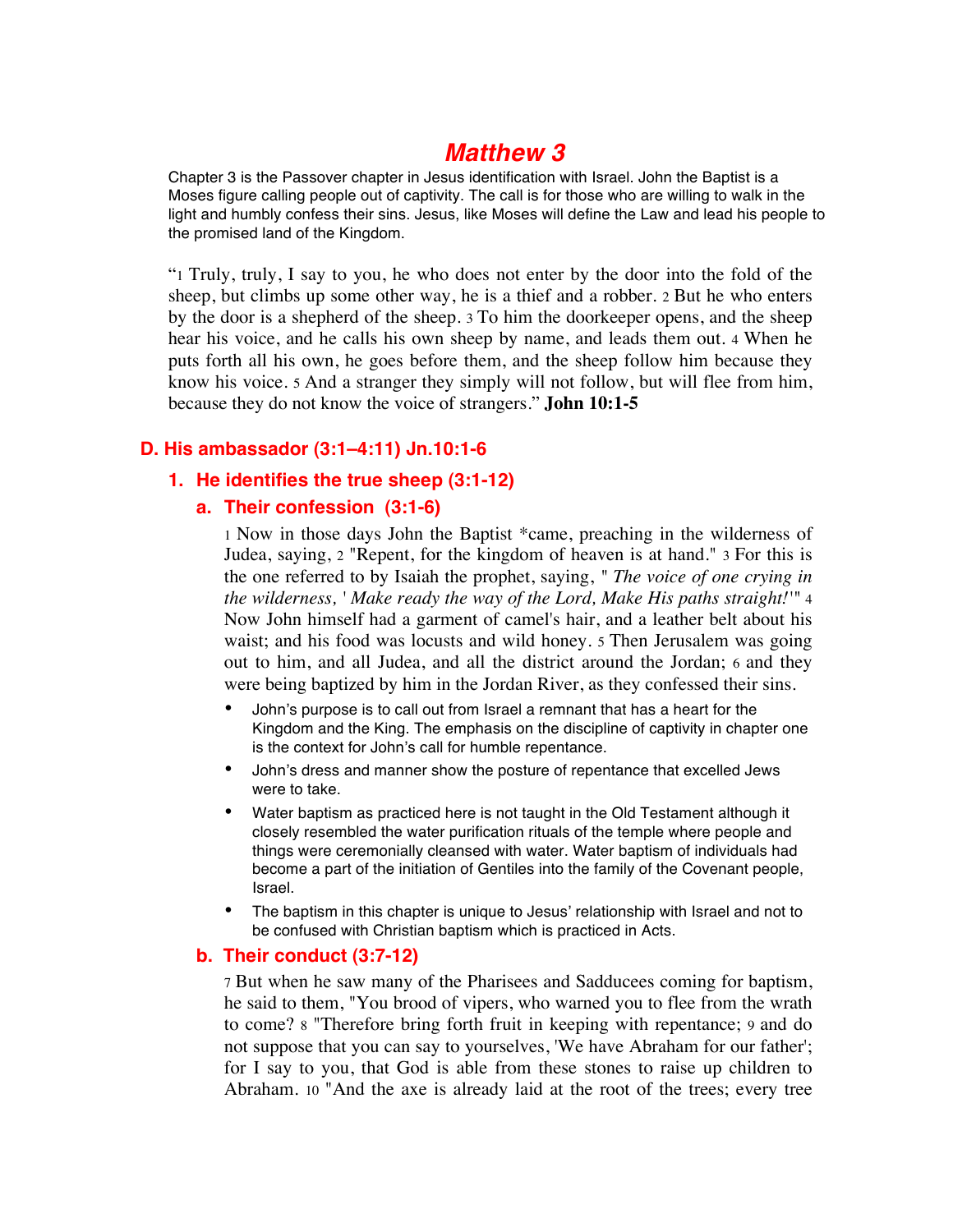therefore that does not bear good fruit is cut down and thrown into the fire. 11 "As for me, I baptize you with water for repentance, but He who is coming after me is mightier than I, and I am not fit to remove His sandals; He will baptize you with the Holy Spirit and fire. 12 "And His winnowing fork is in His hand, and He will thoroughly clear His threshing floor; and He will gather His wheat into the barn, but He will burn up the chaff with unquenchable fire."

- John's commentary on the significance of his baptism and the repentance that it represents is triggered by those who have the form (pride of traditional identification with Abraham) but not the repentance that is a part of the true spiritual wheat. Jesus' coming is described as a ministry of Israel's God in separating the wheat from the chaff. One will receive the Spirit and the other will receive the wrath of a judgment of fire.
- It is interesting to note that the religious leaders of Israel were not present at the birth of Jesus but were interested in the coming kingdom.
- The baptism of John was viewed as Passover experience, separating the truly repentant from those who would see God's judgment.
- Repentance consists of more than outward signs of identification with a new group.
- There are two distinct water baptism's that should not be confused.

### **2. He identifies the true shepherd (3:13-17)**

#### **a. He is authenticated by the prophet (3:13-14)**

13 Then Jesus \*arrived from Galilee at the Jordan {coming} to John, to be baptized by him. 14 But John tried to prevent Him, saying, "I have need to be baptized by You, and do You come to me?"

• Jesus' baptism is unique and it represents His identity with the people of Israel that he came to save.

#### **b. He is associated with the sheep (3:15)**

15 But Jesus answering said to him, "Permit {it} at this time; for in this way it is fitting for us to fulfill all righteousness." Then he \*permitted Him.

• Jesus makes it clear that righteousness is not so much a matter of living a perfect (sinless) life as it is, walking in the light (being honest with oneself and God) about the truth of our condition.

#### **c. He is anointed with the Spirit (3:16)**

16 And after being baptized, Jesus went up immediately from the water; and behold, the heavens were opened, and he saw the Spirit of God descending as a dove, {and} coming upon Him,

- This event marks the official beginning of Jesus public ministry.
- The coming of the Spirit is best understood as an empowerment for service in the same way that the prophets of the Old Testament were anointed for ministry.

#### **d. He is approved by the Father (3:17)**

17 and behold, a voice out of the heavens, saying, "This is My beloved Son, in whom I am well-pleased."

The voice of the Father is a dramatic endorsement of Jesus leaving no doubt that Jesus' story is working as planned.